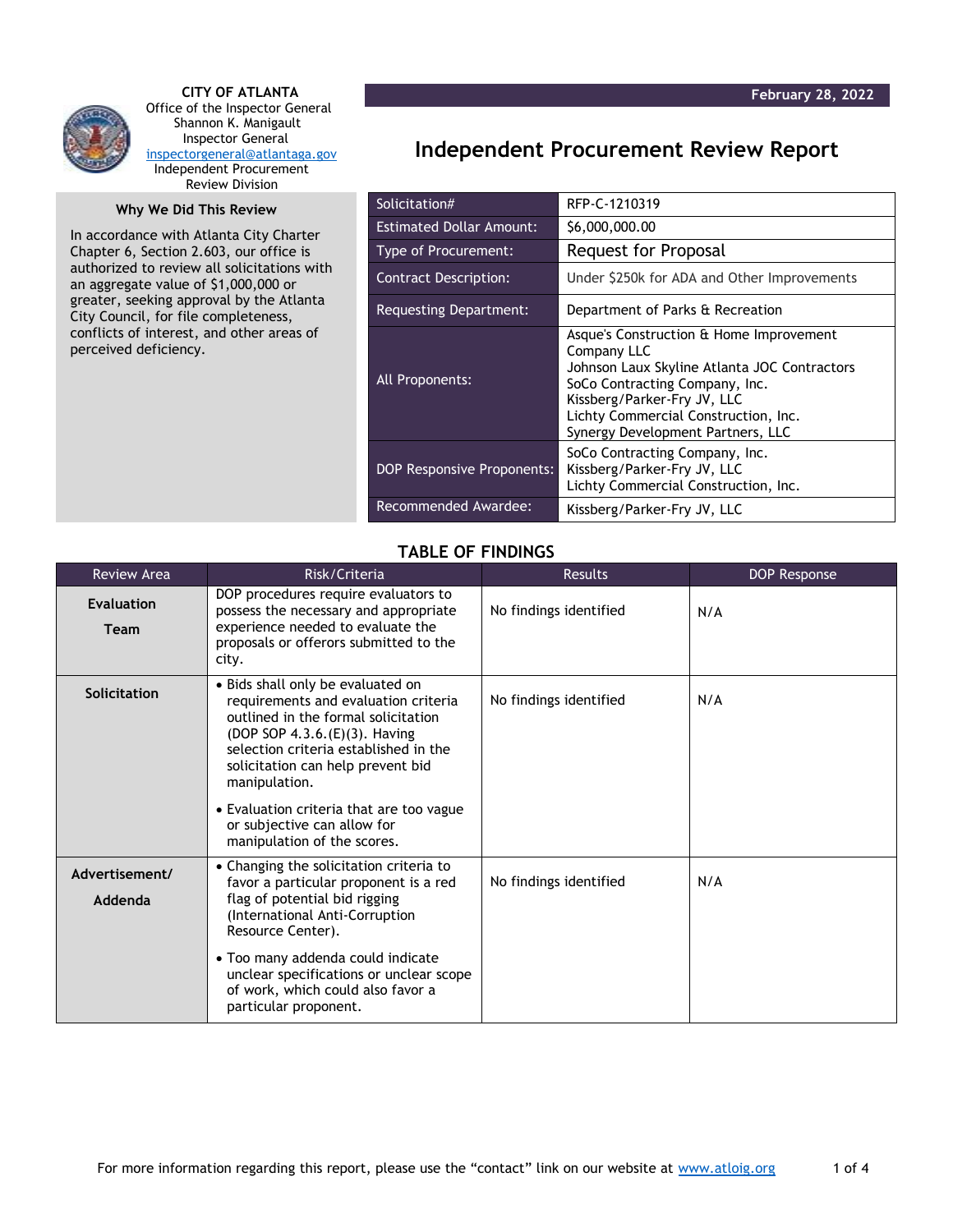| Review Area                 | Risk/Criteria                                                                                                                                                                                                                                                                                                                            | <b>Results</b>                                                                                                                                                                                                                                                                                                                                                                                                                                                                                                                                                                                                                                                                                                                                                                                                                                                       | <b>DOP Response</b>                                                                                                                                                                                                                                                                                                                                                                                                                                                                                                                                                                                                                                                                                                                                                                                                                                                                                                                                                                                                                                                                                                                                                                                                                                                                                                                                                                                                                                                                                                                                                                                              |
|-----------------------------|------------------------------------------------------------------------------------------------------------------------------------------------------------------------------------------------------------------------------------------------------------------------------------------------------------------------------------------|----------------------------------------------------------------------------------------------------------------------------------------------------------------------------------------------------------------------------------------------------------------------------------------------------------------------------------------------------------------------------------------------------------------------------------------------------------------------------------------------------------------------------------------------------------------------------------------------------------------------------------------------------------------------------------------------------------------------------------------------------------------------------------------------------------------------------------------------------------------------|------------------------------------------------------------------------------------------------------------------------------------------------------------------------------------------------------------------------------------------------------------------------------------------------------------------------------------------------------------------------------------------------------------------------------------------------------------------------------------------------------------------------------------------------------------------------------------------------------------------------------------------------------------------------------------------------------------------------------------------------------------------------------------------------------------------------------------------------------------------------------------------------------------------------------------------------------------------------------------------------------------------------------------------------------------------------------------------------------------------------------------------------------------------------------------------------------------------------------------------------------------------------------------------------------------------------------------------------------------------------------------------------------------------------------------------------------------------------------------------------------------------------------------------------------------------------------------------------------------------|
| <b>Submittal</b>            | The city code provides that the city<br>shall select no less than three submittals<br>solicited from an RFP that it deems as<br>the most responsible and responsive;<br>provided, however, that if three or<br>fewer offerors respond, the requirement<br>shall not apply (City Code Sec. 2-1189).                                       | No findings identified                                                                                                                                                                                                                                                                                                                                                                                                                                                                                                                                                                                                                                                                                                                                                                                                                                               | N/A                                                                                                                                                                                                                                                                                                                                                                                                                                                                                                                                                                                                                                                                                                                                                                                                                                                                                                                                                                                                                                                                                                                                                                                                                                                                                                                                                                                                                                                                                                                                                                                                              |
| Responsive<br><b>Review</b> | • DOP procedures require findings to be<br>recorded on a responsive checklist<br>which identifies specific submittal<br>requirements for the project and<br>identifies a bidder's compliance with<br>those required documents.<br>• Unclear or inconsistent responsiveness<br>determinations could be a red flag of<br>bid manipulation. | DOP received six proposals for<br>this solicitation and deemed<br>three proponents non-<br>responsive. However, IPro<br>identified the below<br>discrepancies in two of the<br>responsive proponents'<br>proposals:<br>Proponent A<br>(1) The recommended<br>awardee completed the<br><b>Contractor Financial</b><br>Disclosures (Form 3) yet<br>failed to provide two bank<br>references.<br>(2) The proponent failed to<br>provide a Georgia<br>Contractor's License.<br>Proponent B<br>(3) The proponent completed<br>the financial disclosures form<br>but submitted financial<br>statements for only one year.<br>IPro found an additional<br>discrepancy in a non-<br>responsive proponent's<br>proposal:<br>Proponent C<br>(4) Proponent submitted the<br><b>Statement of Proponent</b><br>Qualifications but did not<br>provide supporting<br>documentation. | • (1) Acknowledged.<br>Proponent A submitted Form<br>3: Contractor Financial<br>Disclosures. This form<br>requires Proponent to<br>demonstrate its financial<br>capability and stability by<br>selecting and providing<br>documentation from three (3)<br>options. Proponent A<br>selected option 3, which<br>required submission of an<br>Income Statement, Balance<br>Sheet, and two (2) bank<br>references. Yet, they only<br>provided one (1) bank<br>reference. DOP deemed the<br>Proponent responsive from<br>the standpoint that they<br>submitted documentation in<br>all categories, yet in one<br>category, their submission<br>was incomplete. Their<br>submission was provided to<br>Risk and Assets Management,<br>the SME for financials, to<br>determine if enough<br>information was provided to<br>adequately assess the<br>company's financial capability<br>and stability. Risk noted that<br>Proponent A's submission was<br>incomplete and scored them<br>accordingly. Proponent A's<br>Financial score is included in<br>the subject project's file.<br>• (2) Acknowledged.<br>Proponent A also failed to<br>provide a copy of their<br>Georgia Contractor's License.<br>Proponent A submitted a<br>Proposal in response to RFP-C<br>1210031 nine (9) months prior<br>to their submission for the<br>subject project. This<br>submission contained a copy<br>of their Contractor's License<br>which remains current as of<br>this report. DOP waive the<br>missing submittal because it<br>had a copy of the license on<br>file. A copy of the license has<br>been uploaded to the project |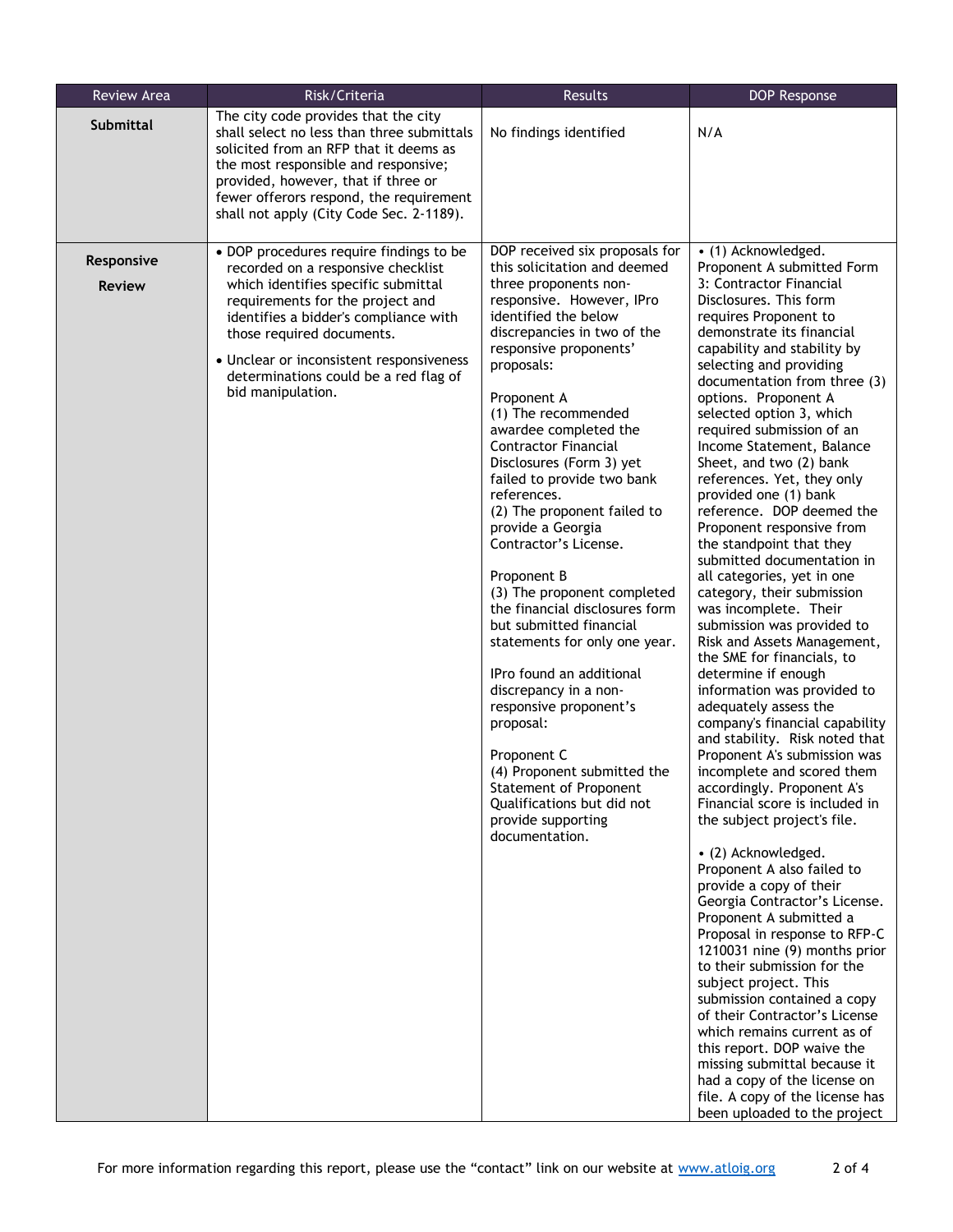| <b>Review Area</b>      | Risk/Criteria                                                                                                                                                                                                             | Results                | <b>DOP Response</b>                                                                                                                                                                                                                                                                                                                                                                                                                                                                                                                                                                                                                                                                                                                                                                                                                                                                                                                                                                                                             |
|-------------------------|---------------------------------------------------------------------------------------------------------------------------------------------------------------------------------------------------------------------------|------------------------|---------------------------------------------------------------------------------------------------------------------------------------------------------------------------------------------------------------------------------------------------------------------------------------------------------------------------------------------------------------------------------------------------------------------------------------------------------------------------------------------------------------------------------------------------------------------------------------------------------------------------------------------------------------------------------------------------------------------------------------------------------------------------------------------------------------------------------------------------------------------------------------------------------------------------------------------------------------------------------------------------------------------------------|
|                         |                                                                                                                                                                                                                           |                        | file for RFP-C 1210319 for                                                                                                                                                                                                                                                                                                                                                                                                                                                                                                                                                                                                                                                                                                                                                                                                                                                                                                                                                                                                      |
|                         |                                                                                                                                                                                                                           |                        | record purposes.                                                                                                                                                                                                                                                                                                                                                                                                                                                                                                                                                                                                                                                                                                                                                                                                                                                                                                                                                                                                                |
|                         |                                                                                                                                                                                                                           |                        | • (3) Acknowledged.<br>Proponent B elected to<br>demonstrate its financial<br>capability and stability by<br>selecting and providing<br>documentation satisfying<br>option 2, supplying the most<br>recent three (3) years of<br>financial statements reviewed<br>by a CPA. As opposed to<br>submitted three (3) individual<br>years of financials, Proponent<br>B provided its most recent<br>consolidated financials<br>reviewed by a CPA. Again,<br>DOP deemed the Proponent<br>responsive and provided<br>financials to Risk, the SME for<br>financials, to determine if<br>enough information was<br>provided to adequately assess<br>the company's financial<br>capability and stability. Risk<br>Management successfully<br>scored Proponent B's<br>submission. Their Financial<br>score is included in the<br>subject project's file. •<br>(4) Rejected. Proponent C<br>submitted the Statement of<br>Proponent Qualifications in<br>Volume II, however, the<br>supporting documentation<br>was provided in Volume I of |
|                         |                                                                                                                                                                                                                           |                        | the proposal. A copy of the<br>applicable documentation<br>was extracted from Volume I<br>and placed in Volume II for<br>ease of sighting.                                                                                                                                                                                                                                                                                                                                                                                                                                                                                                                                                                                                                                                                                                                                                                                                                                                                                      |
| Conflict of<br>Interest | The city's standards of conduct prohibit<br>employees from having financial<br>conflicts of interests. Contracts must be<br>awarded and administered free from<br>improper influence or the appearance of<br>impropriety. | No findings identified | N/A                                                                                                                                                                                                                                                                                                                                                                                                                                                                                                                                                                                                                                                                                                                                                                                                                                                                                                                                                                                                                             |